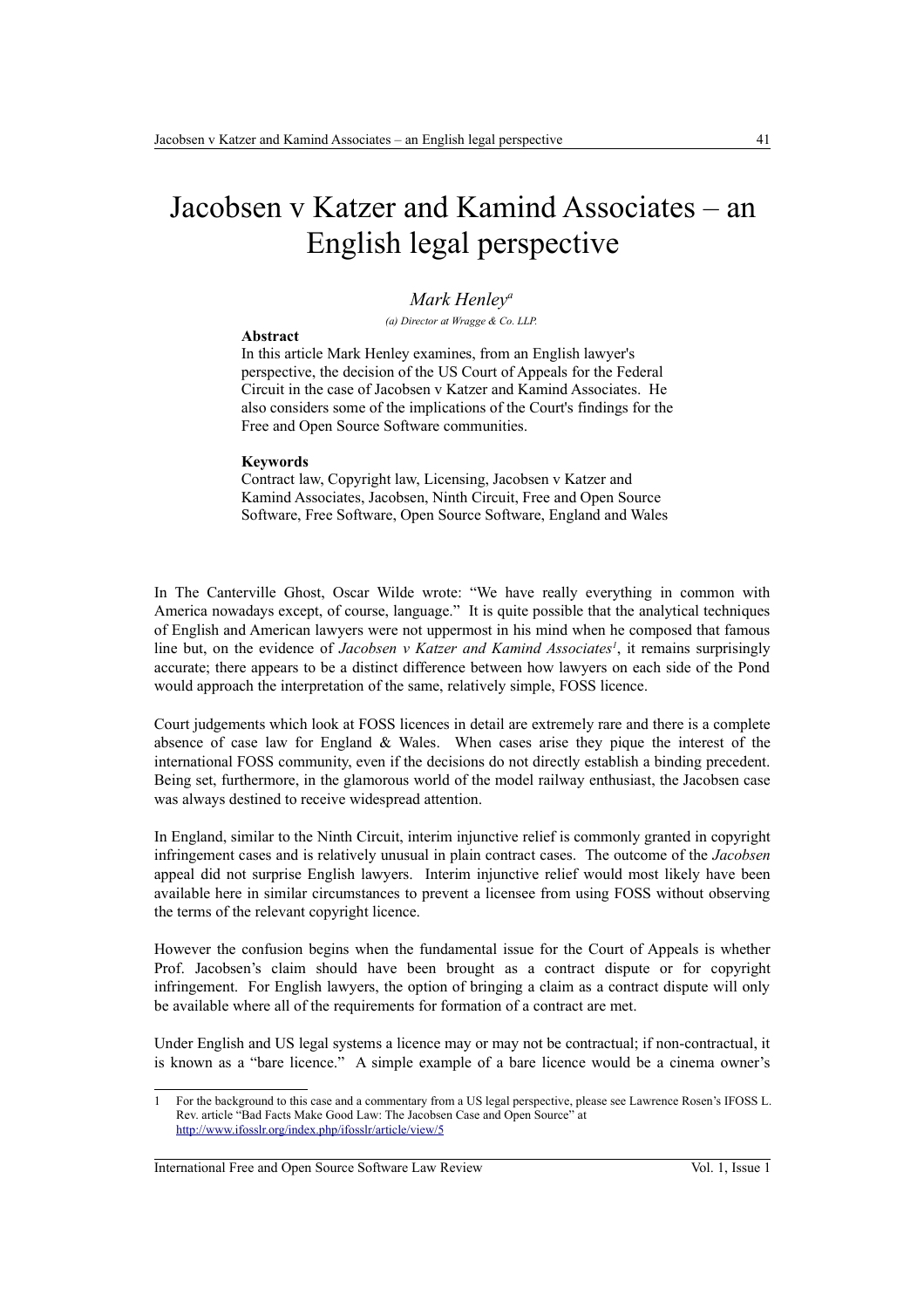permission for you to enter the foyer of the cinema to enquire about the start time of the new John Grisham movie and to stand in line for the box office. There is no exchange of promises at that point, no consideration given. If you go on to buy a ticket, then at the moment of purchase you will be upgraded to a contractual licence permitting you to enter the auditorium and watch your legal thriller. The licence becomes an ancillary provision of the contract for watching the movie. An English court would not assume that a copyright licence was contractual. It would seek initially to establish the existence of a contract by looking for the required elements of offer, acceptance, consideration and an intention to create legal relations. The differences between a contractual and a bare licence are, for the following reasons, too significant for this preliminary test to be overlooked.

First, the terms of a contractual licence may be enforced against both licensor and licensee. In contrast, under a bare licence, the licensee cannot bring a claim against the licensor.

Second, when interpreting a contract, a court will look beyond the literal meaning of the words and seek to ascertain the objective intentions of both parties. It may also imply or disallow terms in certain circumstances to give effect to public policy.

Third, a contractual licence may be terminated only in accordance with the terms of the contract under which it was acquired. A bare licence may be revoked at the licensor's will or perhaps on giving the licensee reasonable notice (although estoppel arguments may assist a licensee who has relied on the licence to his or her detriment).

Fourth, the governing law may differ between a bare and a contractual licence. In the UK, the governing law for a contract dispute is determined by the Rome Convention on the Law Applicable to Contractual Obligations<sup>[2](#page-1-0)</sup>. However, for a non-contractual dispute it will be determined by the Rome II Regulation<sup>[3](#page-1-1)</sup> or another statute of Private International Law.

Finally, if a licence is a contract then it is possible that the remedy of specific performance might be granted by a court in the event that its terms are broken. Specific performance is an order that someone will do what he or she has promised to do and, for the courts of England & Wales, it is a discretionary remedy that will only be granted if damages are not an adequate remedy. For a FOSS licence like the GNU GPL (the most popular licence for FOSS projects at the time of writing), specific performance of the obligation to disclose source code would be an extremely powerful remedy for the licensor.

Returning to the *Jacobsen* case, the Court of Appeals applied the principle that whether breach of licence is actionable as copyright infringement or breach of contract turns on whether the provision breached is a condition of the licence, or a mere covenant.<sup>[4](#page-1-2)</sup> In doing so the judges appeared to presume that the Artistic License was a contract; how else could a breach of one of its covenants amount to a breach of contract?<sup>[5](#page-1-3)</sup> They even acknowledged that consideration, a critical

International Free and Open Source Software Law Review Vol. 1, Issue 1

<span id="page-1-0"></span><sup>2</sup> CONVENTION ON THE LAW APPLICABLE TO CONTRACTUAL OBLIGATIONS opened for signature in Rome on 19 June 1980 (80/934/EEC), [http://www.rome-convention.org/instruments/i\\_conv\\_orig\\_en.htm](http://www.rome-convention.org/instruments/i_conv_orig_en.htm)

<span id="page-1-1"></span><sup>3</sup> REGULATION (EC) No 864/2007 OF THE EUROPEAN PARLIAMENT AND OF THE COUNCIL of 11 July 2007 on the law applicable to non-contractual obligations, [http://eur-lex.europa.eu/LexUriServ/LexUriServ.do?](http://eur-lex.europa.eu/LexUriServ/LexUriServ.do?uri=OJ:L:2007:199:0040:0049:EN:PDF) [uri=OJ:L:2007:199:0040:0049:EN:PDF](http://eur-lex.europa.eu/LexUriServ/LexUriServ.do?uri=OJ:L:2007:199:0040:0049:EN:PDF)

<span id="page-1-2"></span><sup>4</sup> For an explanation of the distinction drawn by the Court between conditions and covenants see Lawrence Rosen's article "Bad Facts Make Good Law: The *Jacobsen* Case and Open Source", ibid.

<span id="page-1-3"></span><sup>5</sup> One theory might be that the Court of Appeals has adopted contract law language and contract law analytical tools to resolve a dispute that they believe is not, in fact, contractual. That seems unlikely given that the Court cites the principle in *Graham v James*, 144 F.3d 229 at 236-37, ("whether breach of license is actionable as copyright infringement or breach of contract turns on whether provision breached is condition of the license, or mere covenant") as sitting at the heart of the argument. The Court appeared to believe that breaches of the Artistic License could be actual breaches of contract, not that they merely ought to be treated **like** breaches of contract. It is also difficult to see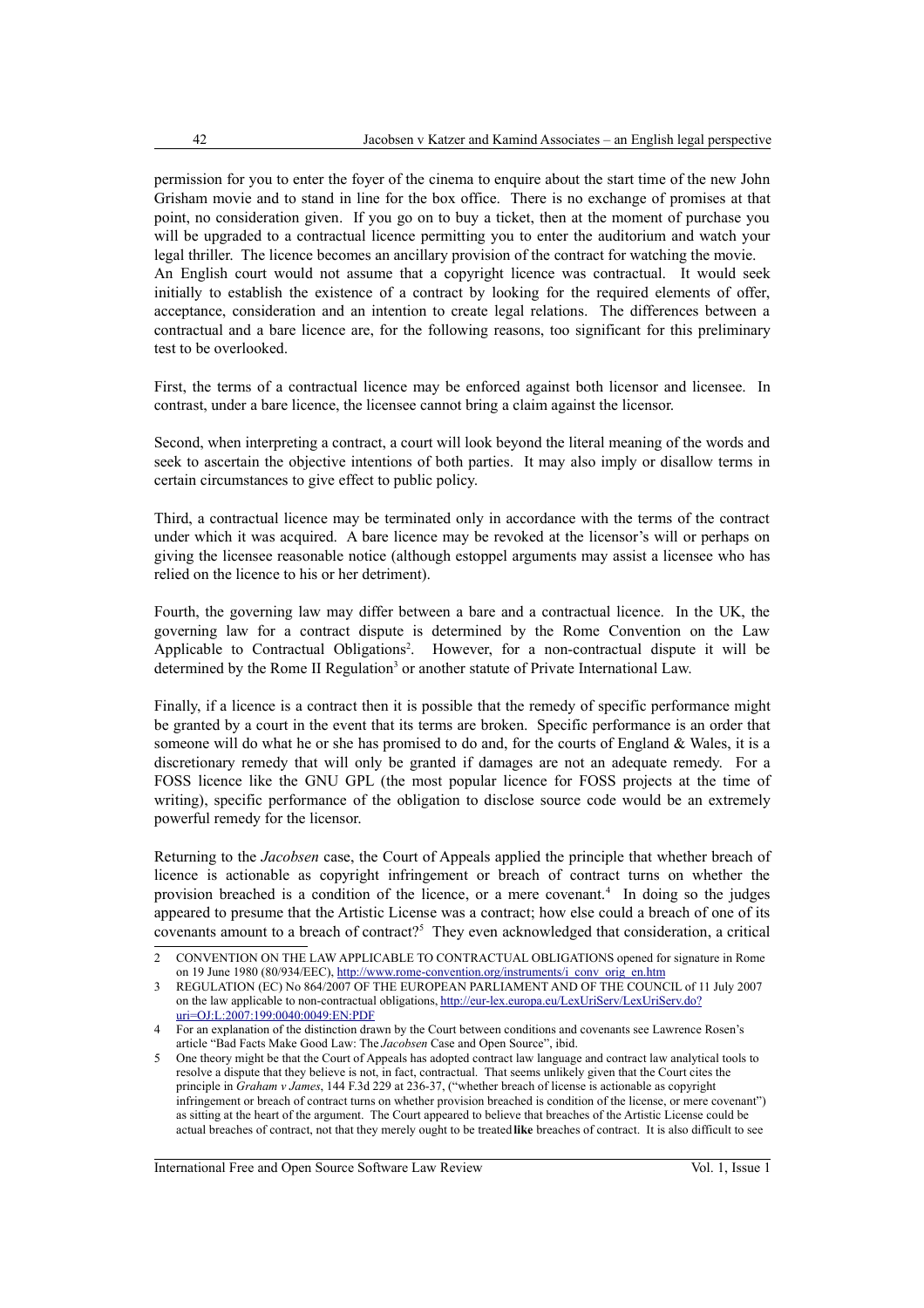Some commentators<sup>[6](#page-2-0)</sup> have similarly sought to characterise the GPL as a contract. On one view the GPL starts out as a "unilateral contract" – an offer made to the world by the author to use his/her software in compliance with certain conditions – where the normal requirement for communication of acceptance is waived by the licensor. That offer can be accepted by conduct and a standard bilateral contract will result. Section 0 of GPL v2 states that "The act of running the Program is not restricted…" but at section 5 provides that "by modifying or distributing the Program (or any work based upon the Program), you indicate your acceptance of this License to do so…."[7](#page-2-1) This wording appears consistent with the idea that the GPL starts out as a bare licence for the purpose of running the Program, but is converted into a bilateral contract if modification or distribution takes place.

However, some of the most influential lawyers in the FOSS community take the view that the GPL is not a contract at all. Eben Moglen, former GC of the Free Software Foundation has observed<sup>[8](#page-2-2)</sup>, "The GPL is a very simple form of copyright license, as compared to other current standards in the software industry, because it involves no contractual obligations." Pamela Jones of Groklaw,<sup>[9](#page-2-3)</sup> Daniel Ravicher of the Software Freedom Law Center<sup>[10](#page-2-4)</sup> and Lawrence Rosen, former GC of the Open Source Initiative<sup>[11](#page-2-5)</sup>, appear to take similar positions. Such an approach makes good sense if you are encouraging uptake of a one-to-many free licensing model. A bare licence will insulate FOSS developers from the claims that could potentially be brought by thousands of dissatisfied licensees and from the unpredictable consequences that can sometimes ensue when judges attempt to give effect to the intentions of two or more parties.

Given that the GPL is even more consistent with the language of contractual rights and obligations than the Artistic License, it is reasonable to suppose that the courts of the Ninth Circuit will also characterise the GPL and perhaps other FOSS licences as contracts. Much will, of course, depend on the cases that follow *Jacobsen*, and perhaps that decision will be distinguished on the basis of the particular wording of the Artistic License.

If *Jacobsen* were heard before the courts of England & Wales, there would be every likelihood that no contract would be found and the Artistic License would be considered a bare licence. Breach of its terms might take the licensee outside the scope of the licence or alternatively might entitle the licensor to revoke the licence even without providing reasonable notice. Either way, interim injunctive relief might be available to prevent further "unauthorised" use by the licensee pending trial.

If, on the other hand, the Artistic License was found to be a contract, the courts of England  $\&$ Wales would probably take a similar approach to that in *Jacobsen*, considering whether there had been breach of a condition or of a less critical term. If a condition was breached then that might

International Free and Open Source Software Law Review Vol. 1, Issue 1

why, as a matter of principle, contract law analytical tools, focused as they are on a notional meeting of minds, should be applied to determine the scope of a unilateral bare licence.

<span id="page-2-0"></span><sup>6</sup> Jason B. Wacha, Taking the Case: Is the GPL Enforceable?, 21 Santa Clara Computer & High Tech. L.J. 451 at 456 (2005); Robert W. Gomulkiewicz, De-bugging Open Source Software Licensing, 64 U. Pitt. L. Rev. 75 at 83 (2002).

<span id="page-2-1"></span>A similar provision appears in section 9 of GPL v3.

<span id="page-2-2"></span><sup>8</sup><http://www.gnu.org/press/mysql-affidavit.html>

<span id="page-2-3"></span><http://www.groklaw.net/article.php?story=20031214210634851>

<span id="page-2-4"></span><sup>10</sup> <http://radio.weblogs.com/0120124/2003/07/23.html>

<span id="page-2-5"></span><sup>11</sup> Lawrence Rosen, Open Source Licensing: Software Freedom and Intellectual Property Law (2005) at pp. 65, 138 and 139. Note, however, that page 140 and<http://www.rosenlaw.com/lj20.htm>clarify that Rosen sees the GPL as an exceptional case and believes most other FOSS licences to be contractual.